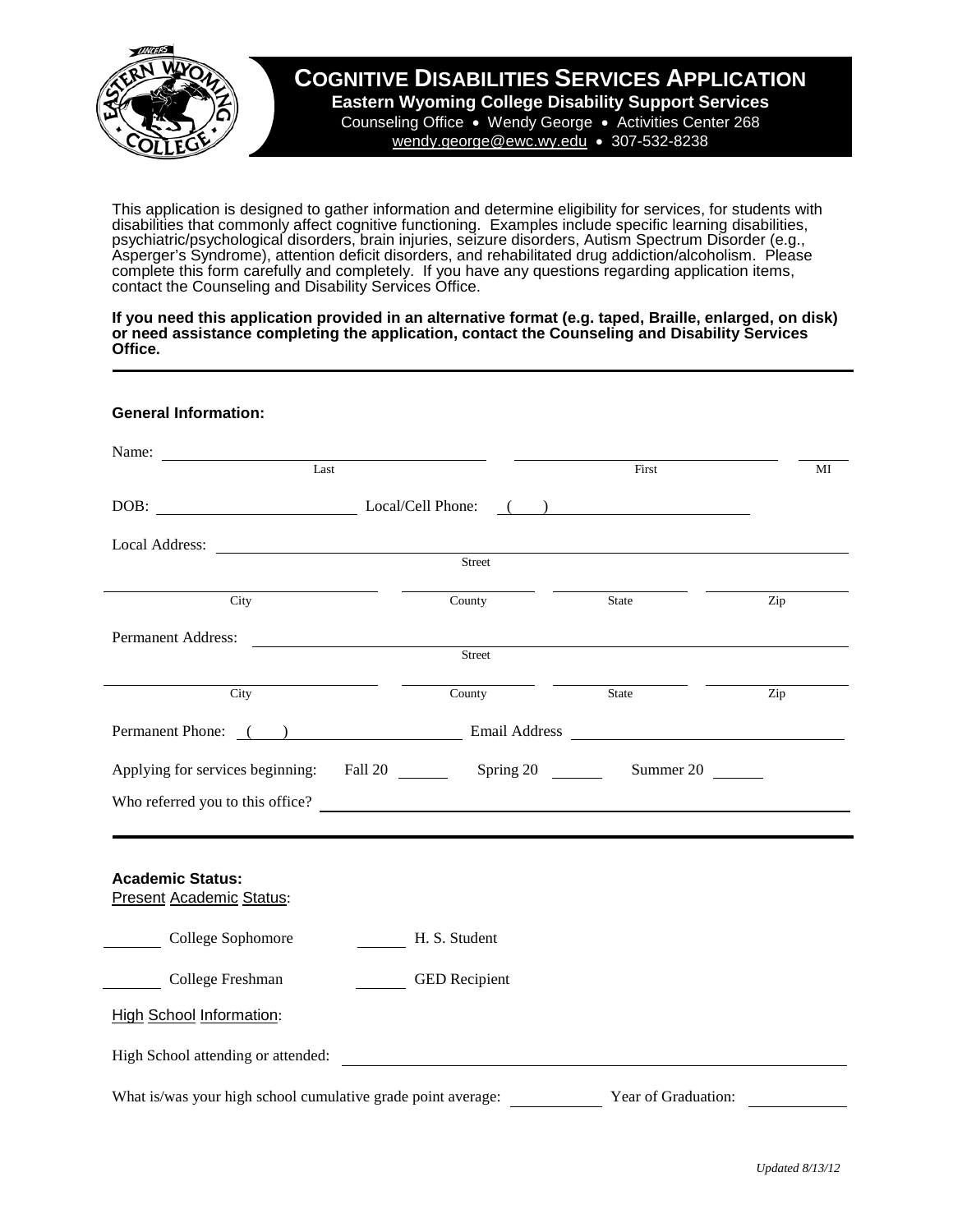## College Information:

|                                                                                                                                                                                                                                                                                                                                                                                                                                                                                                                                                                                                             | Current cumulative grade point average:                                | Major:                                                                            |  |  |  |
|-------------------------------------------------------------------------------------------------------------------------------------------------------------------------------------------------------------------------------------------------------------------------------------------------------------------------------------------------------------------------------------------------------------------------------------------------------------------------------------------------------------------------------------------------------------------------------------------------------------|------------------------------------------------------------------------|-----------------------------------------------------------------------------------|--|--|--|
|                                                                                                                                                                                                                                                                                                                                                                                                                                                                                                                                                                                                             | Number of credits enrolled in this semester:                           |                                                                                   |  |  |  |
|                                                                                                                                                                                                                                                                                                                                                                                                                                                                                                                                                                                                             | <b>Transfer Student Information:</b>                                   |                                                                                   |  |  |  |
|                                                                                                                                                                                                                                                                                                                                                                                                                                                                                                                                                                                                             | College transferred from:                                              |                                                                                   |  |  |  |
|                                                                                                                                                                                                                                                                                                                                                                                                                                                                                                                                                                                                             | <b>Agency Affiliation:</b>                                             |                                                                                   |  |  |  |
|                                                                                                                                                                                                                                                                                                                                                                                                                                                                                                                                                                                                             | Division of Vocational Rehabilitation?                                 |                                                                                   |  |  |  |
|                                                                                                                                                                                                                                                                                                                                                                                                                                                                                                                                                                                                             |                                                                        | Phone:                                                                            |  |  |  |
|                                                                                                                                                                                                                                                                                                                                                                                                                                                                                                                                                                                                             | Other agencies $&$ contact information:                                |                                                                                   |  |  |  |
|                                                                                                                                                                                                                                                                                                                                                                                                                                                                                                                                                                                                             |                                                                        |                                                                                   |  |  |  |
|                                                                                                                                                                                                                                                                                                                                                                                                                                                                                                                                                                                                             |                                                                        |                                                                                   |  |  |  |
|                                                                                                                                                                                                                                                                                                                                                                                                                                                                                                                                                                                                             |                                                                        |                                                                                   |  |  |  |
|                                                                                                                                                                                                                                                                                                                                                                                                                                                                                                                                                                                                             |                                                                        |                                                                                   |  |  |  |
|                                                                                                                                                                                                                                                                                                                                                                                                                                                                                                                                                                                                             | <b>Disability Information:</b>                                         |                                                                                   |  |  |  |
| To determine your eligibility for services from EWC Disability Services, this application must be<br>accompanied by documentation which includes a diagnosis of the condition you indicated and<br>the extent to which the condition limits major life activities, such as learning, seeing, hearing,<br>breathing, walking, speaking, caring for one's self, performing manual tasks, or working. It would<br>also be helpful to receive copies of reports which reflect the kind of services or accommodations<br>which have been provided or recommended to date. See enclosed Documentation Guidelines. |                                                                        |                                                                                   |  |  |  |
|                                                                                                                                                                                                                                                                                                                                                                                                                                                                                                                                                                                                             | <b>Type of Disability:</b>                                             |                                                                                   |  |  |  |
|                                                                                                                                                                                                                                                                                                                                                                                                                                                                                                                                                                                                             |                                                                        | Specific Learning Disability (please describe) __________________________________ |  |  |  |
|                                                                                                                                                                                                                                                                                                                                                                                                                                                                                                                                                                                                             | Seizure Disorder                                                       |                                                                                   |  |  |  |
|                                                                                                                                                                                                                                                                                                                                                                                                                                                                                                                                                                                                             | Attention Deficit Disorder or Attention Deficit/Hyperactivity Disorder |                                                                                   |  |  |  |
|                                                                                                                                                                                                                                                                                                                                                                                                                                                                                                                                                                                                             | Brain/Head Injury                                                      |                                                                                   |  |  |  |
|                                                                                                                                                                                                                                                                                                                                                                                                                                                                                                                                                                                                             | Psychiatric/Psychological Disorder (please describe)                   | <u> 1989 - Johann Harry Barn, mars ar breist fan de Fryske k</u>                  |  |  |  |
|                                                                                                                                                                                                                                                                                                                                                                                                                                                                                                                                                                                                             | <b>Rehabilitated Drug Addiction</b>                                    |                                                                                   |  |  |  |
|                                                                                                                                                                                                                                                                                                                                                                                                                                                                                                                                                                                                             | Alcoholism                                                             |                                                                                   |  |  |  |
|                                                                                                                                                                                                                                                                                                                                                                                                                                                                                                                                                                                                             | Autism Spectrum Disorder (e.g., Asperger's Syndrome)                   |                                                                                   |  |  |  |

 $\overline{\phantom{a}}$  Other  $\overline{\phantom{a}}$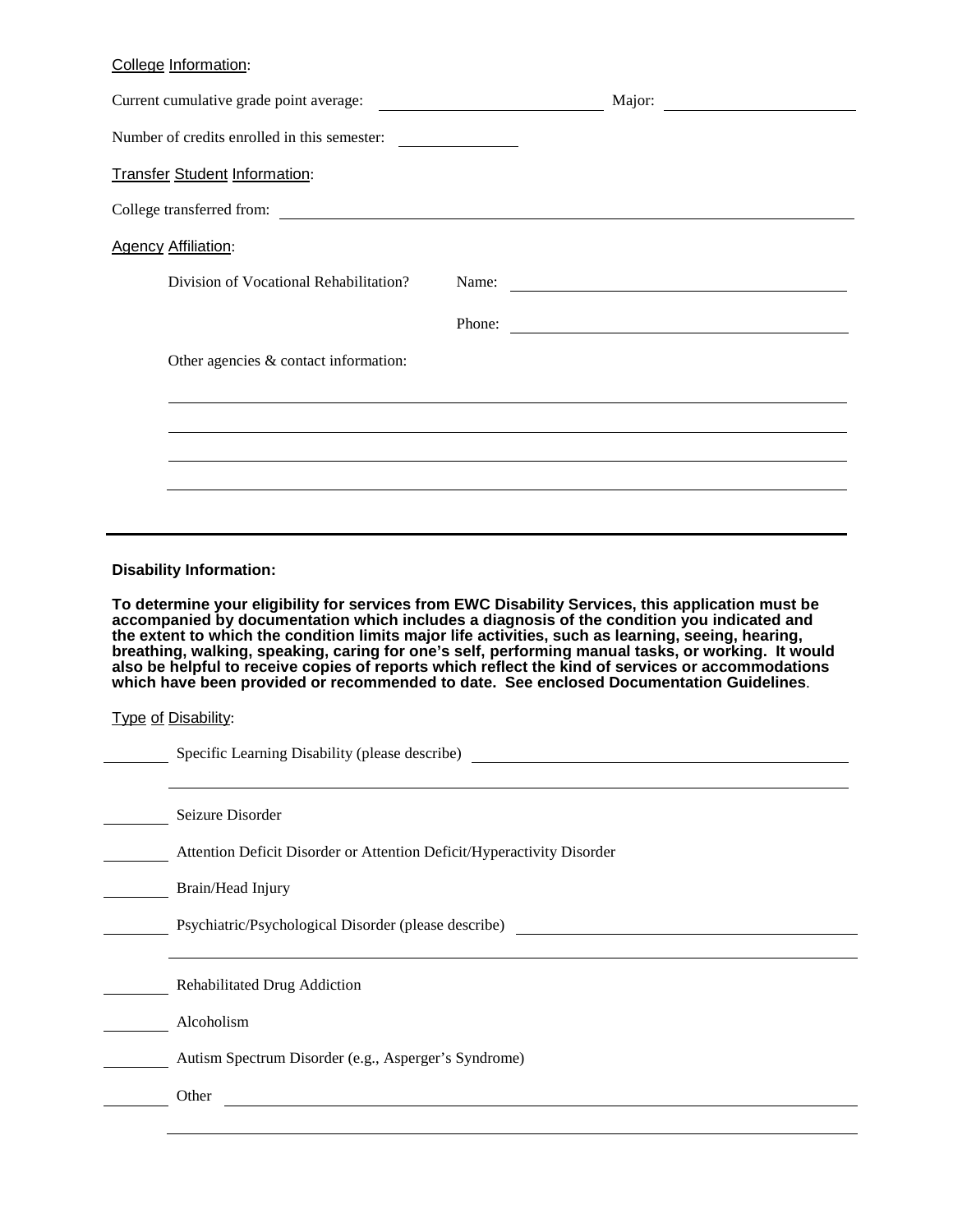To assist our understanding of how your disability affects you in the academic environment, please check those items that apply to you:

Reading printed materials is affected by my disability. I have difficulty understanding and remembering printed materials. I have difficulty understanding and remembering materials presented orally. Spelling is a challenge for me because of my disability. Writing papers/essays is difficult because of my disability. Basic math processes are difficult to master because of my disability. I am easily distracted or have a short attention span. Presenting verbal (oral) reports or reading aloud is more difficult because of my disability. I have difficulty talking about or explaining my disability to people who need to know this information. Coordination (gross motor skills) are affected by my disability. Coordination (fine motor skills) are affected by my disability. Are you currently taking medications? Yes No No Possible side effects that could affect academic success What accommodations do you anticipate needing to ensure equal access to EWC's programs and services? Printed material in alternative format (e.g. electronic text, digitally recorded materials, etc.) Test Taking Accommodations (e.g. extended time, 'scanned and read' exams, use of a computer, use of a scribe, enlarged tests, etc.) Volunteer Note-takers. Orientation to Adapted Computers (e.g. screen readers, voice input systems, 'scan and read' programs, screen enlargement software, alternative keyboards, etc.) Assistive Listening Systems

Advocacy Services with Instructors or other campus programs

Written assignment (in class) accommodations.

What type of referral information would be helpful to you?

Help in preparing or editing papers

Word Processing Training

**Study Skills Assistance** 

Tutoring Services

Getting more information about my disability, or diagnostic (testing) services